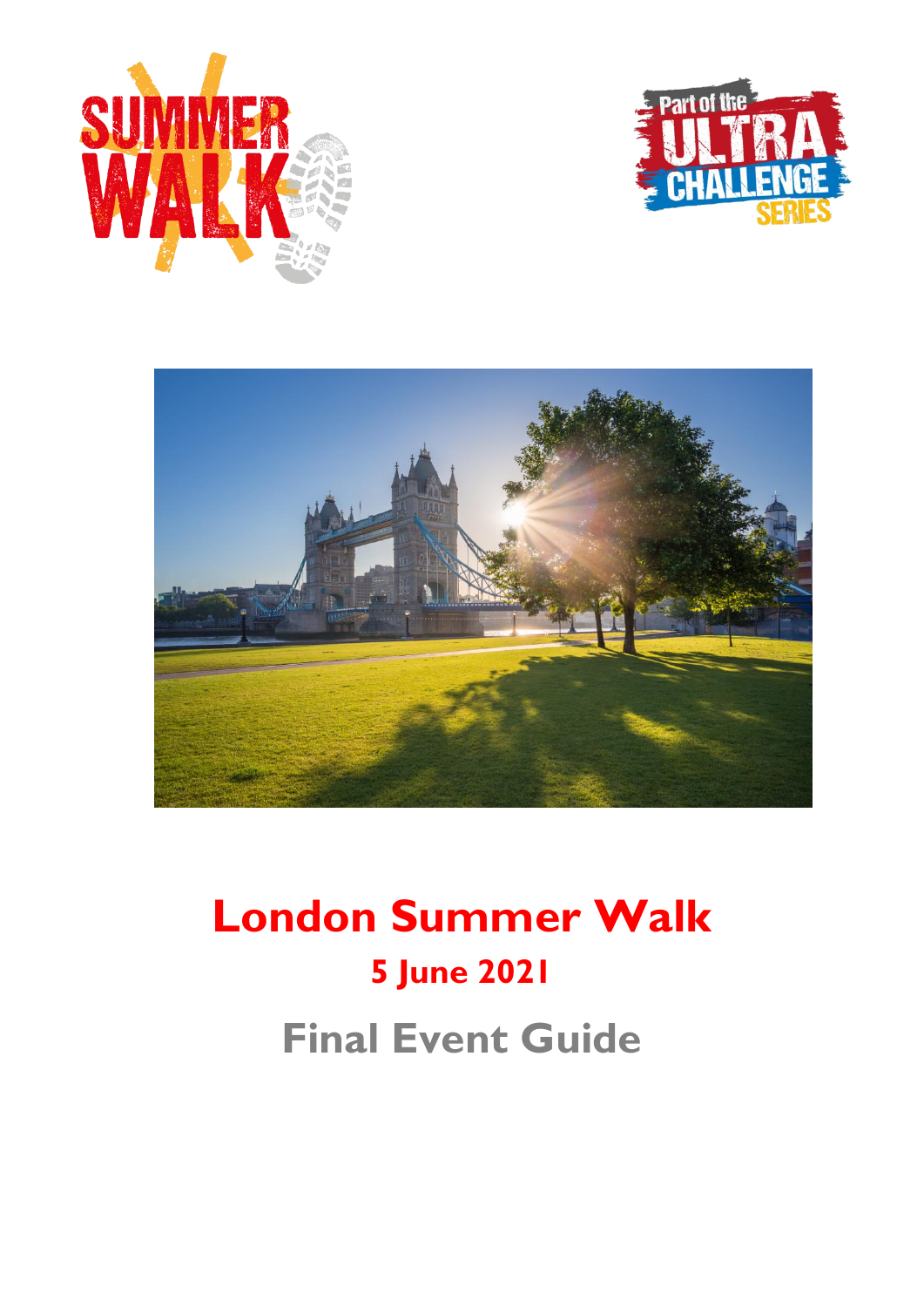

**The 2021 London Summer Walk is approaching quickly, and with about 1,500 people taking part – it should be a great event! This 'Final Event Guide' will help with your final planning, and please read this alongside other material set out in the in the 'App' or in the Participant Area of the Ultra Challenge website. With official Covid rules & regulations in place – you will of course see appropriate risk reduction measures throughout the event – and you'll also be required to make a formal 'Covid Screening Declaration' prior to the event.** 

## **Download the Challenge App**

Download the APP for access to key info & updates. Available in both the Apple or Google Stores, search '**Action Challenge'** and download. Use the code **AC1** to get started on the front screen – then go to **'load challenge**' in the menu and enter the code **LSW –** which downloads the info for The London Summer Walk.

The App gets updates in the lead up to the Challenge, including maps & special features to use whilst on the actual event - so make sure you have it on your phone!

## **In the APP you will find:**

- 'Need to Know' list all the info!
- Merchandise shop
- Travel advice
- Route Maps rest stop info
- Kit Lists + Much More.....

We also have a Participant Area on the website that holds some of the key info: <https://ultrachallenge.com/participant-area/london-summer-walk-participant-area>

#### **Start times**

For anyone registered before 7<sup>th</sup> May 2021, you should have received your allocated start time sent via **EMAIL** on Friday 7<sup>th</sup> May.

We've tried to allocate a start time as close as possible to the slot selected when registering. However, with the social distancing measures we've had to deploy, and the number of people selecting early slots, some of the start times have had to be pushed back slightly to comply with the **Local Authority** restrictions – and we'll only amend anyone's start time in **exceptional circumstances.**

If you joined a team when you registered, team members will be allocated the same start time as the Team Captain. If you've **NOT** received your start time email by **midday** 



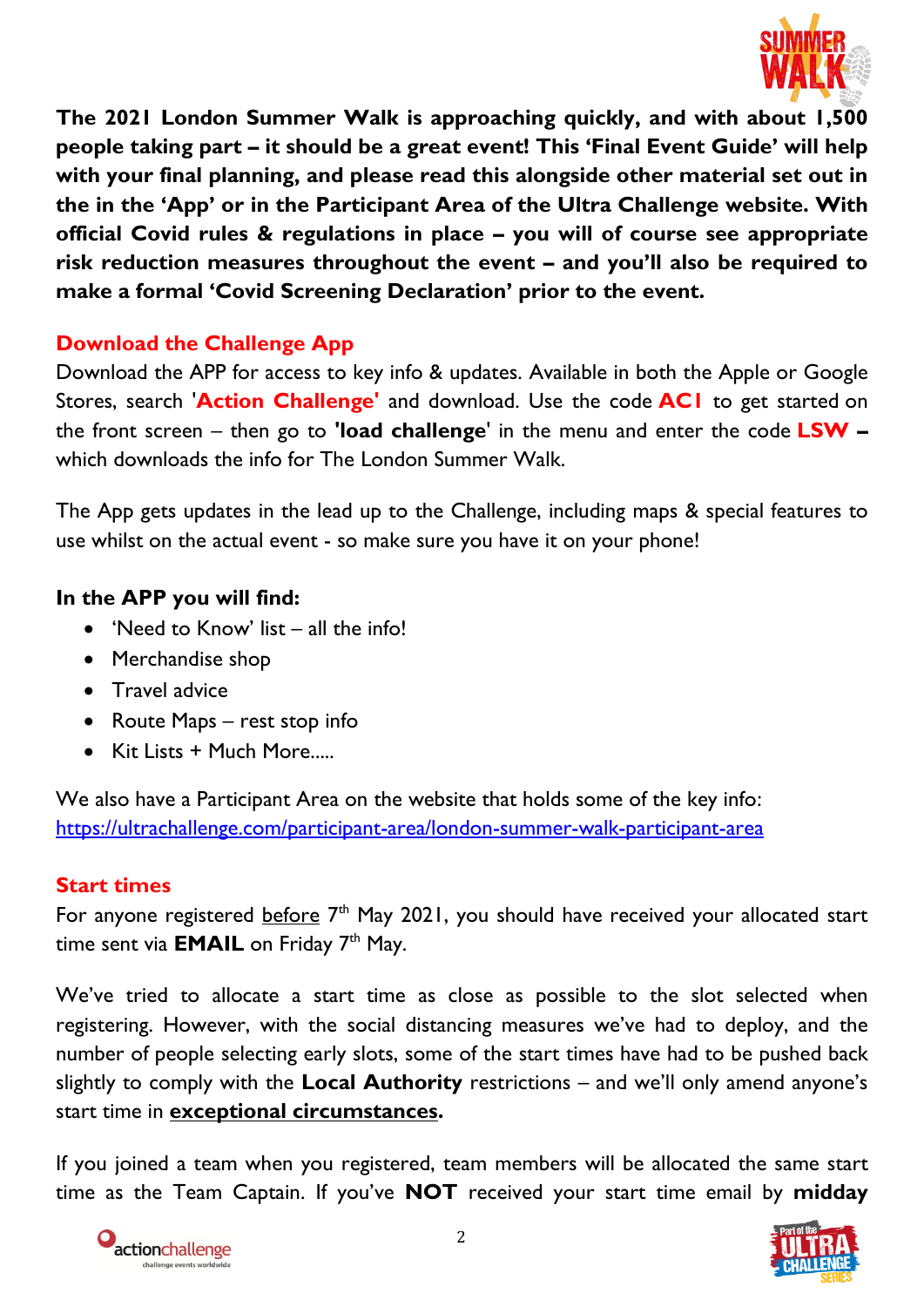

**Friday 21st May** (check your 'junk' inbox!) **OR** in legitimate exceptional circumstances you'd like to request a 'start time amendment' **OR** there seems to be a problem with some of your Team's start times - then please complete the **ONLINE FORM** below by 5.00pm **Friday 21st May** at the latest.

Anyone that has registered on 7 May or after, your start time will be confirmed on your event '**E-Ticket'** (which will be sent to all participants on the 26 May).

# **[CLICK HERE FOR START TIME REQUEST FORM](https://airtable.com/shrhqCq3GUKGdmSsZ) >>**

## **E-Tickets & Bib Number**

Your E-Ticket will be **EMAILED** on **Wed 26 May 2021 –** and you must bring it for registration on to the event. Ideally store it on a mobile device to save paper!

If you've **NOT** received an E-Ticket by **Monday 31 May** (check junk mail first) – there will be a 'Starting List' published within the App & Participant Area of the Ultra Challenge website - where you can check your bib number, start time and request an E-Ticket resend. We ask that you **do not** email or phone to request an E-Ticket.

## **Covid-19 Screening & Status Declaration**

All participants must complete a Declaration before entering our main event area - no more than 48 hours prior. The details within this Declaration will only be used by our Medical Team – and in respect of their responsibilities to furnish comprehensive track & trace type data if required to do so by an 'official organisation'. This declaration confirms:

- To the best of your knowledge you are 'Covid' symptom free (*compulsory*)
- Details & results of any recent Covid tests (*eg lateral flow, PCR, NA)*
- Your Covid Vaccination Status (*eg 1st , 2 nd , NA)*
- If you've suffered from Covid, you are fit to take part in the event *(compulsory)*
- You're not required to be: isolating, shielding, or quarantining *(compulsory)*
- That you accept & agree to our on-event Covid Risk Reduction rules & measures

Within the **FINAL EMAIL** (will be sent on Wednesday 2 June), there will be a link to a short online Declaration form - and upon arrival at the start venue we will check that you've completed it. If you haven't done so – you **will be** required to complete a form before entering the main event arena (so **please note** – failure to complete the Declaration in advance will delay your entry in to the event!).

## **NOTE – regardless of the Declaration – DO NOT turn up if you, or a member**



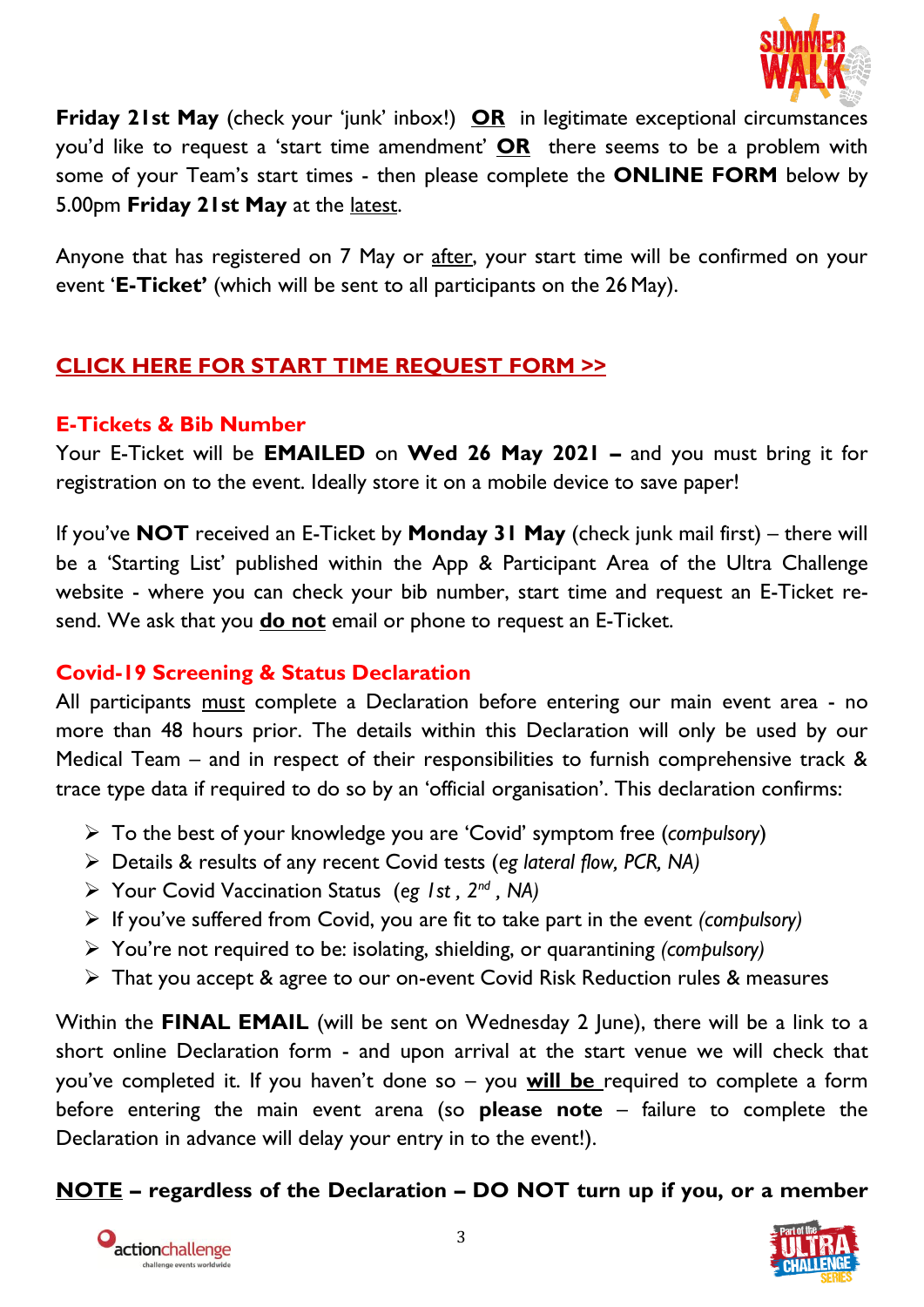

## **of your household, are exhibiting symptoms associated with Covid-19. Temperature checks will also be made prior to 'official registration' at the start.**

## **Kit & Foot Care Advice**

There's no such thing as bad weather, just bad clothing! Check out our kit lists & foot care advice in the App to help prepare for your challenge.

## **COVID-19 SAFETY – EVENT RULES & START PROCESS**

To obtain permissions for the event we have to comply with an array of Covid risk reduction measure to ensure that all participants, staff, suppliers and members of the public are kept safe. Set out below are the rules & measures which we will be implementing - and of course these mirror the key message of the Government's latest campaign emphasising - **HANDS – FACE – SPACE** – **FRESH AIR.**

We ask that all participants understand these and adhere to them – and to respect others around them at all times.

#### **General...**

- $\triangleright$  You must bring your own face coverings & a small bottle of hand sanitiser
- $\triangleright$  You must sanitise your hands at the entrance to the rest stops / venues
- Face coverings / masks are compulsory in designated areas (*signage will mark these*)
- Everyone must observe social distancing & the 'Rule of 6' indoors & 30 outdoors
- $\triangleright$  You must sanitise your hands before & after using the toilets (+ think of others!)
- $\triangleright$  You must follow any designated one-way systems where applicable
- ▶ RED & WHITE signage will give Covid safety instructions and must be obeyed

## **At the Start...**

- $\triangleright$  The start venue is at The Oval, Kennington
- You can only enter the **'Reception Zone'** a max of **45 mins prior** to your start time
- Your E Ticket will be checked (*inc start time*)
- Your Covid Declaration will be checked upon entry *(so fill in prior - to avoid delay!)*
- $\triangleright$  There will be no access to Supporters
- > There will be: breakfast vendor, coffee / tea etc & toilets in the Reception Zone
- $\triangleright$  Merchandise will be on sale no trying on for size etc card payment only
- **30 mins prior** to your start time you'll be called to the **'Registration & Start Zone'**
- E tickets will be checked again *(i.e. start times*)
- There will be a **Temperature Check** upon entry to the 'Registration & Start Zone'
- $\triangleright$  If you fail the temperature check (after a repeat test) you cannot take part in the event
- You will pick up your **Registration Pack** (bib number / event pass / timing chip etc)



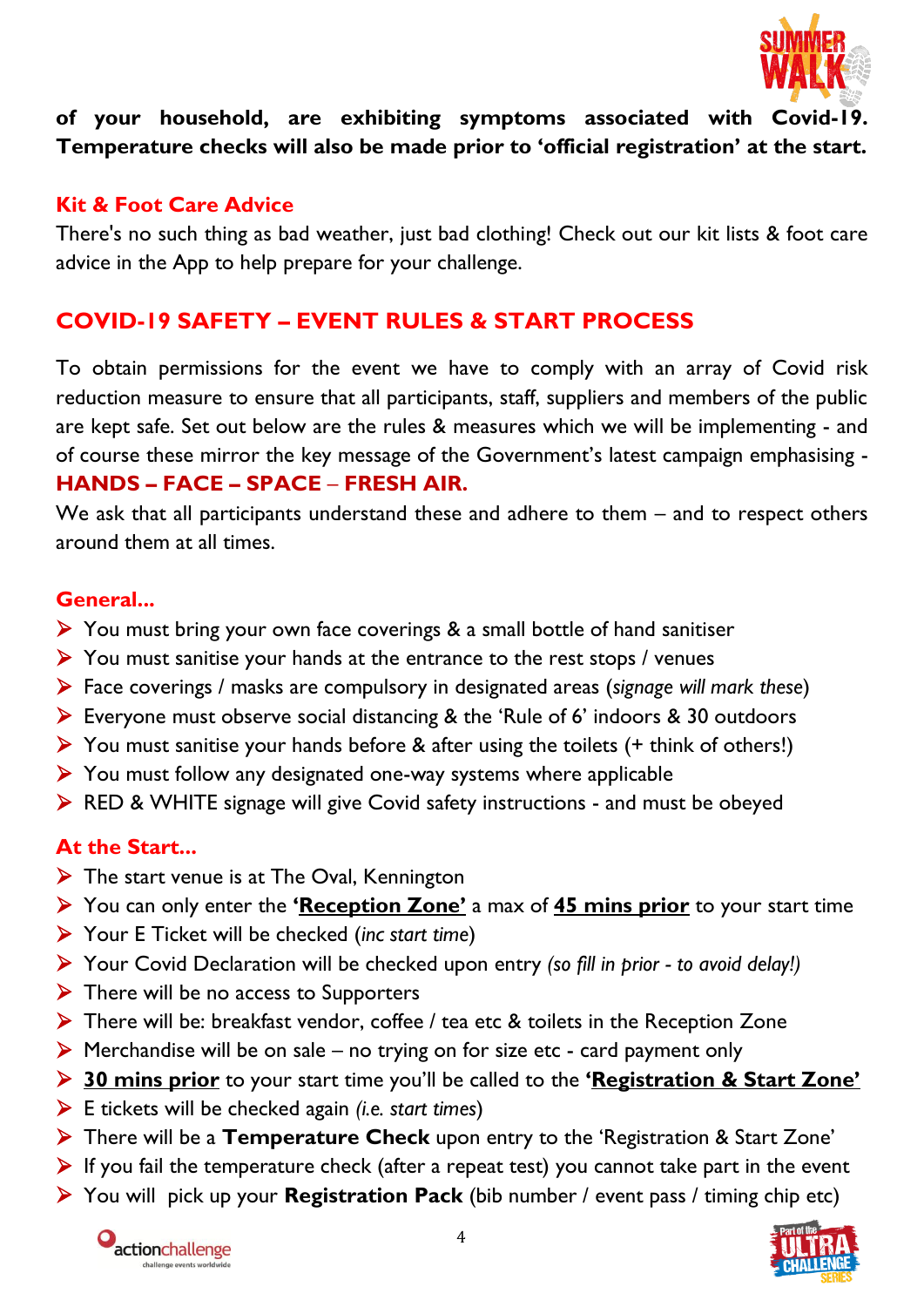

- The **Baggage Drop (**storage service) can be accessed + more toilets are available
- You'll be directed to a '**rolling start'** set up (*to avoid a mass gathering / congestion.)*

## **At Rest Stops & Finish...**

- Supporters will **not** be allowed in any of the rest stop area (to give participants space)
- $\triangleright$  You must not automatically help yourself to food & drink (it will be passed to you)
- You **must** use the bins provided & **clear your litter** (if not someone else has to!)

#### **Along the Route...**

- You must respect Social Distancing 2 metres wherever possible (*mask where not*)
- NO LITTER on the ground / surrounding area (*as someone else has to pick it up!)*

## **Medical & Welfare Areas...**

- There will be check in / waiting areas (*extra details will be taken by our medics*)
- Face coverings must be worn in these area (*unless impossible*)

#### **Supporter Access**

 $\triangleright$  There will be no supporter access to the start/finish at the Oval, or at the Rest Stops

# **Key pre-event information**

## **Rest Stop Facilities:**

# **START - Kennington Oval, London SE11 5SS**

- **Getting there & away:** The start of the walk is at The Oval, access to the start is via the Alec Stewart Gate, off Harleyford Rd.
- The nearest tube station is the Oval, which is on the Northern Line. There is no parking on site, or close to the venue – so public transport is highly advised.
- **Facilities:** Registration, teas & coffee, toilets & start line
- **Opening times:** Registration for the walk starts at **7.30am.** There will be no Friday pre-registration, so please do not try to attend.

## **MID- POINT REST STOP 1; 11km – Southwark Park**

- **Facilities:** Toilets, medics, a covered space, bakery, light snacks, tea & coffee, water & squash
- **Getting away (if requited):** The nearest tube/train station is Bermondsey & Canada Water - a 10 minute walk from the rest stop.



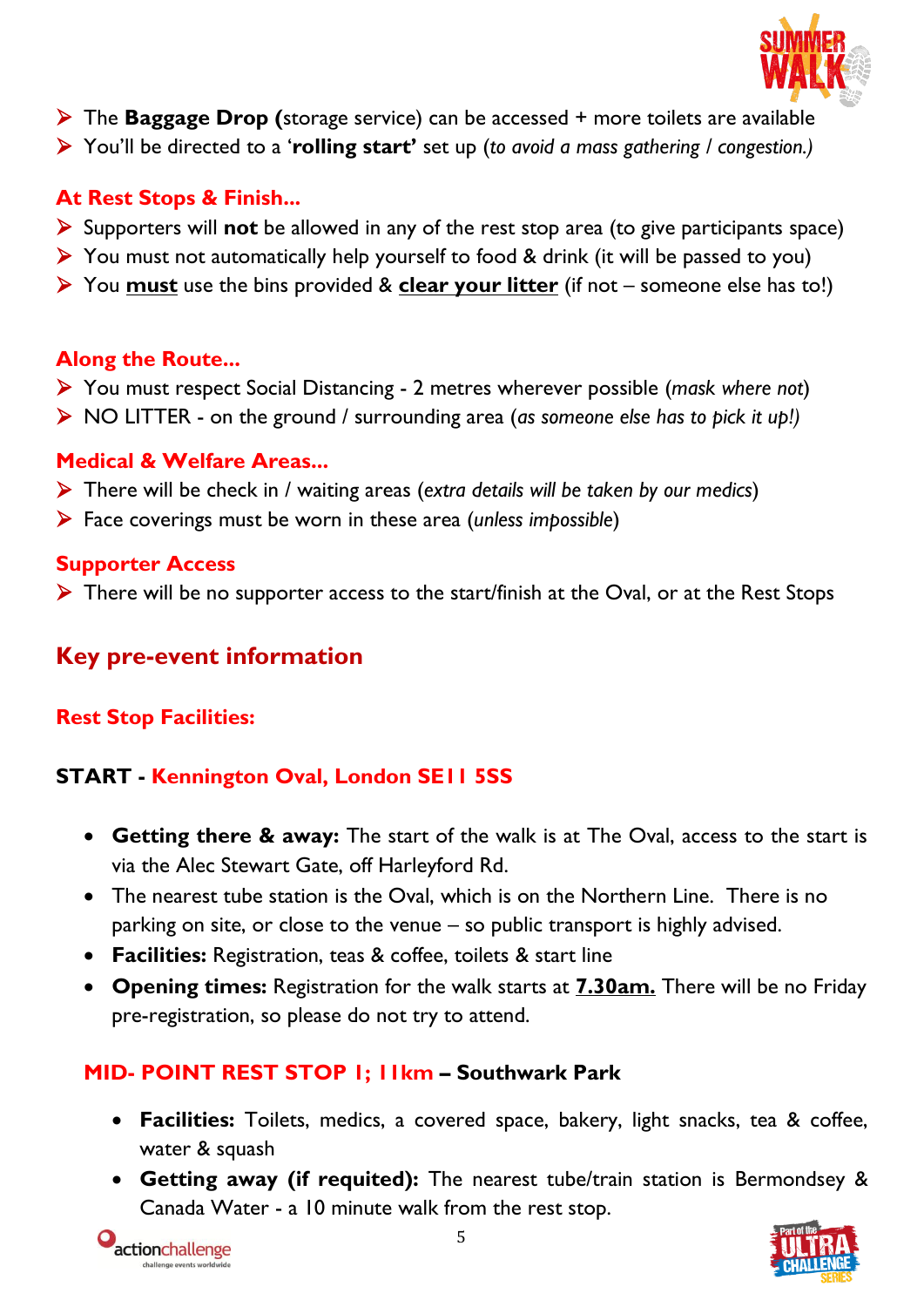

## **MARATHON HALF WAY & HALF-MARATHON FINISH; 21km – The Oval**

 **Facilities:** Finish line, toilets, medics, hot food, drinks & refreshments. For those on the Full Marathon there is a picnic style lunch, and for the Half-Marathon finishers there is hot food, drinks & refreshments.

#### **MID- POINT REST STOP 2; 34km – Parsons Green (Marathoners' only)**

- **Facilities:** Toilets, medics, a covered space, sweet & savoury snacks, water & hot drinks.
- **Getting away:** The nearest tube/train station is Parsons Green, which is a 10 minute walk from the rest stop.

## **MARATHON FINISH; 42km – The Oval**

**Facilities:** Finish line, toilets, medics, hot food, drinks & refreshments.

#### **On Event Information**

## **At Registration**

- **You MUST arrive on site a max 45 mins before your start time**
- You **MUST** present your **E-TICKET** where asked to
- Collect your **EVENT PACK** (Event Pass / timing chip, lanyard, bib, safety pins)
- Collect your **event buff & route card**
- You will need to complete **medical details** on the reverse of your event bib **(***if have any serious conditions*
- E-Tickets are **NOT** transferable we may ask for ID to confirm your details
- You **must** come with at least **1litre of water**, either in a bottle or a camel back regardless of the distance you are completing.

#### **Baggage**

You will be expected to carry your own day bag during the walk, and we recommend a rucksack of between 20-30L. Your day bag will have everything that you might need water, compeed etc to avoid blisters, suitable layers (according to the weather), waterproofs, and any of your own snacks. We will also have a **Baggage Drop / Storage Service** at the Oval start, and you can leave any larger bags that you don't want to to walk with and there is a £5 charge. You will be able to access your bag at half way if on the 'full



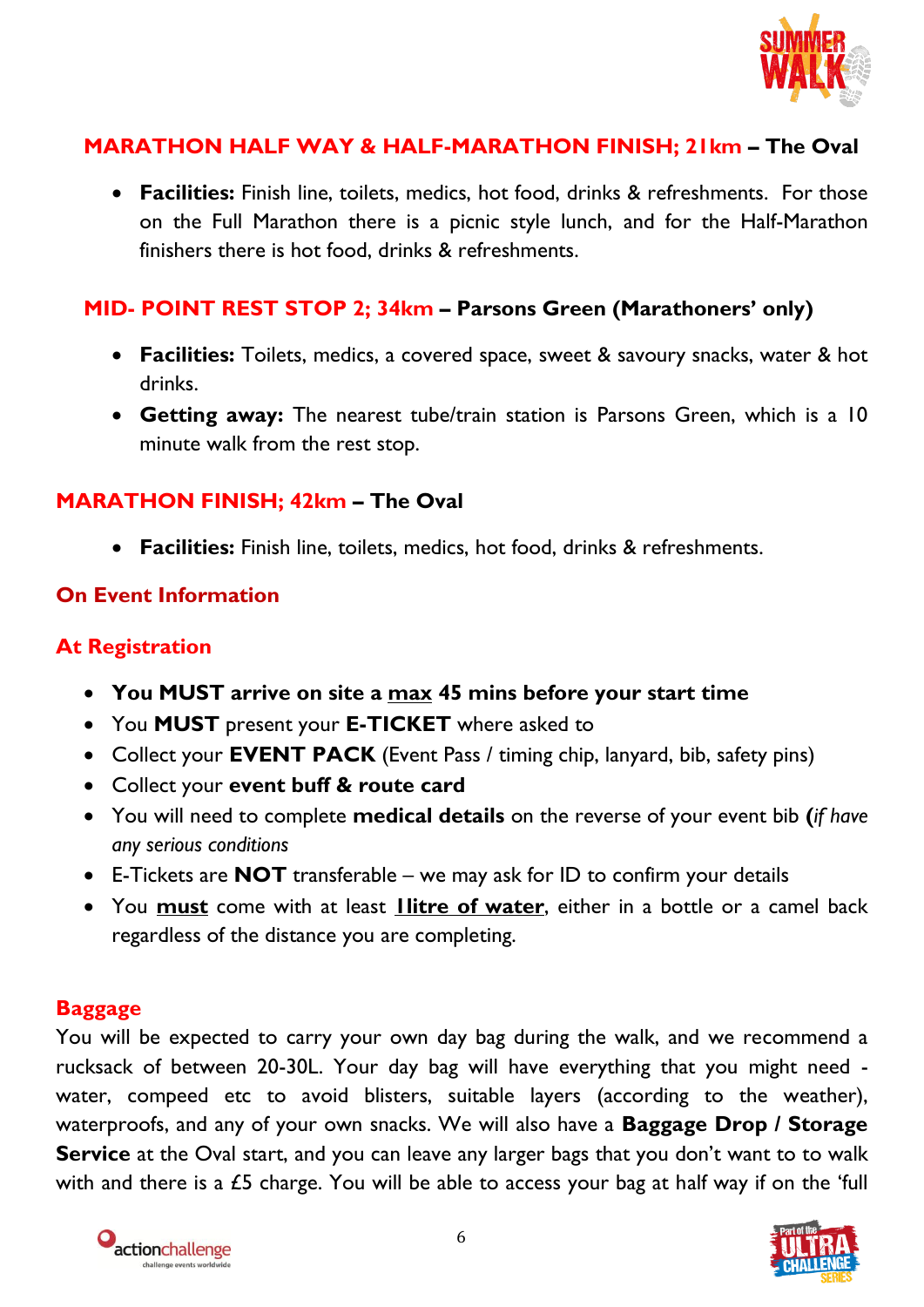

marathon' distance.

## **THE ROUTE**

Will be well marked with pink arrows, KM markers, and special signs. You'll have access to a detailed Route Map via the Challenge APP (so a mobile phone is handy (and for emergency contact) – and via a QR code on the 'Route Card'

## **Google Map**

This will be finalised & enhanced with useful information prior to the Walk.

#### **GPX file**

You will be able to download the GPX file of the route you are taking on to upload into GPS devices (such as Garmins), if you are planning on using such a device, This GPX file will be finalised & updates around 10 days prior to the Challenge.

## **CLICK [HERE TO VIEW OUR 'ROUTE MAP' OPTIONS >>](https://ultrachallenge.com/participant-area/london-summer-walk-participant-area/london-summer-walk-maps-route)**

*NOTE***:** Route is subject to change & will be finalised on 26 May (with E tickets). However please **follow the signage on the day** - as last minute diversions may be in place.

## **Timing & Tracking**

You will be issued with a timing chip and lanyard to be worn around your neck during the Challenge, and will be scanned at the start and finish lines, as well as at all rest stops. You must pass through all check points in order for your tracking profile to be updated. This means that our 'timing & tracking' system monitors your progress across the event. Friends & family will also be able to view your progress through the rest stops. This will be available via our **website** on Wednesday 2<sup>nd</sup> June (3 days before the Challenge).

## **DROP OUT PROCEDURES, CUT OFFS, RULES**

During the event there will be a **Control Room** in operation. Please ensure that you save the important phone numbers prior to the Walk.

**Emergency Number** (if you are injured but non-life threatening): **0203 915 6682 Control Room Number** (for non emergencies i.e. you are lost): **0207 609 6695 SMS / Whats App** (to say you're retiring from the event etc): **07587 634909 Life Threatening Incidents CALL 999** first, then the emergency number above



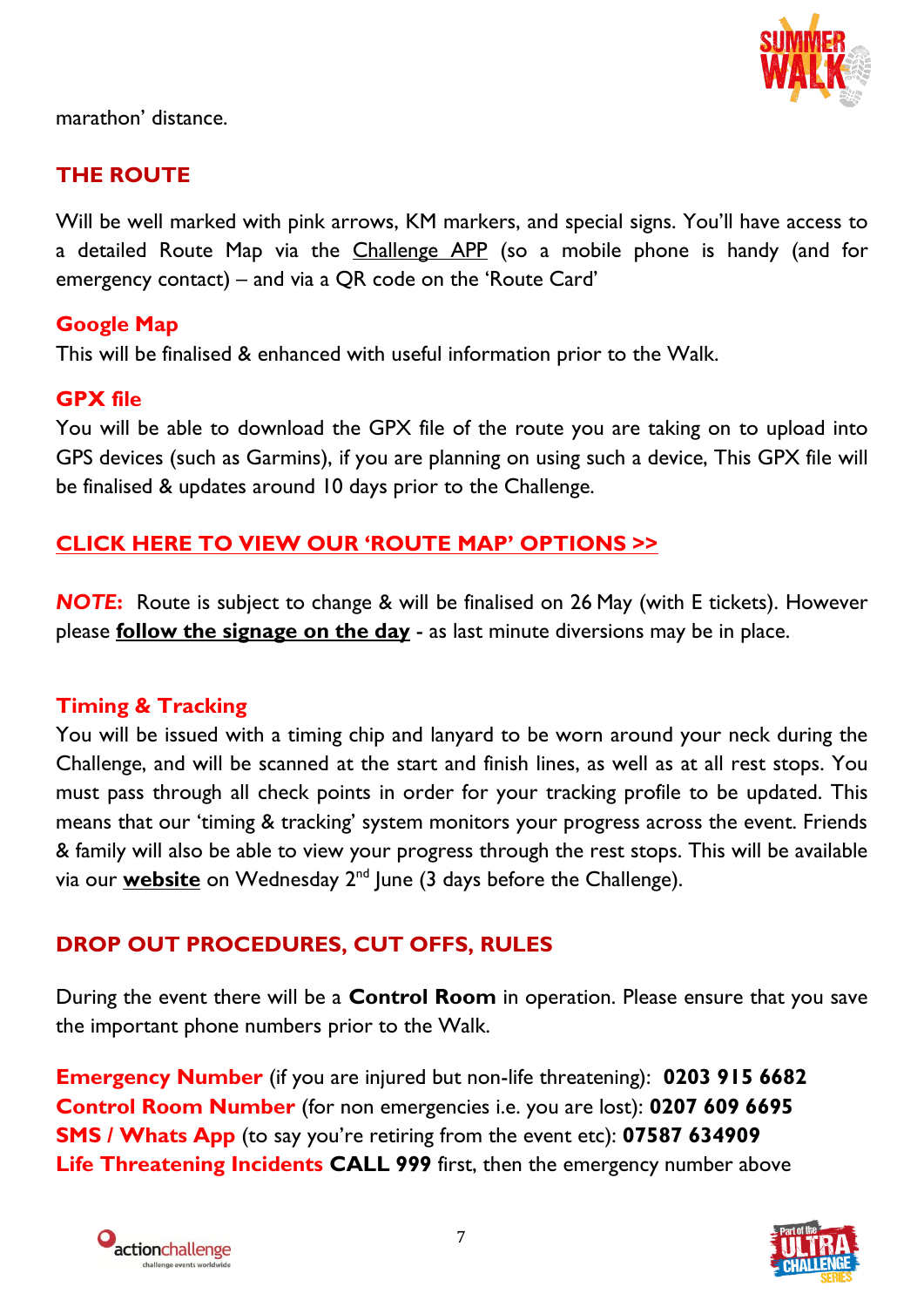

## **Exiting / retiring from the Walk**

If you need to exit/drop out of the Walk, please inform Event Staff either in person or by Text SMS to the number provided on the Route Card. Nearby tube stations and over ground stations will be marked on the 'Route Card' given to you at the start. If for whatever reason you are in need of medical attention we will have medical teams at the start, mid-point and finish venue – if you require medical attention along the route then you need to make your way to the nearest facility/ hospital as advised by our Control Room.

## **If dropping out Half Way or a Rest Stop**

Go to the 'Information Point' and hand in your Event Pass. They will provide details of the nearest train & tube stations.

## **Expected Timings & Cut Offs**

**This event is a walk ONLY.** Any participants seen running or joggers – or achieving a 'runners' type time will be disqualified (i.e. no medal, no finisher's hot meal, no listing on the timing website).

## **Anticipated timings:**

- Half Marathon in 3-5 hours
- Full Marathon in 7-11 hours

The event has an overall cut off time of 21:00. Half Marathon walkers will need to reach their halfway point (Southwark Park) by 3:00pm, and Full Marathon walkers will need to reach their final stop (Parson's Green) by 18:50.

## **Event Rules**

There aren't too many rules – but the ones we have are important. Please make sure you familiarise yourself with these rules and our Ultra Code before the Walk:

- Your Bib & Event Pass must be worn at all times
- You must have a mobile phone with you and the app installed if possible
- You should ideally carry a back-up power pack for your phone
- Participants must ensure they are hydrated, fed & rested before commencing any stage of the event and report any concerns to an Event Medic or Event Staff
- If, in the opinion of an Event Medic, a participant is considered unfit to complete the next stage, or further stages, that participant will be excluded as necessary
- The Event Organiser reserves the right to operate a 11 hour cut off time for all participants attempting the Full Challenge – with other Rest Stops closing times in